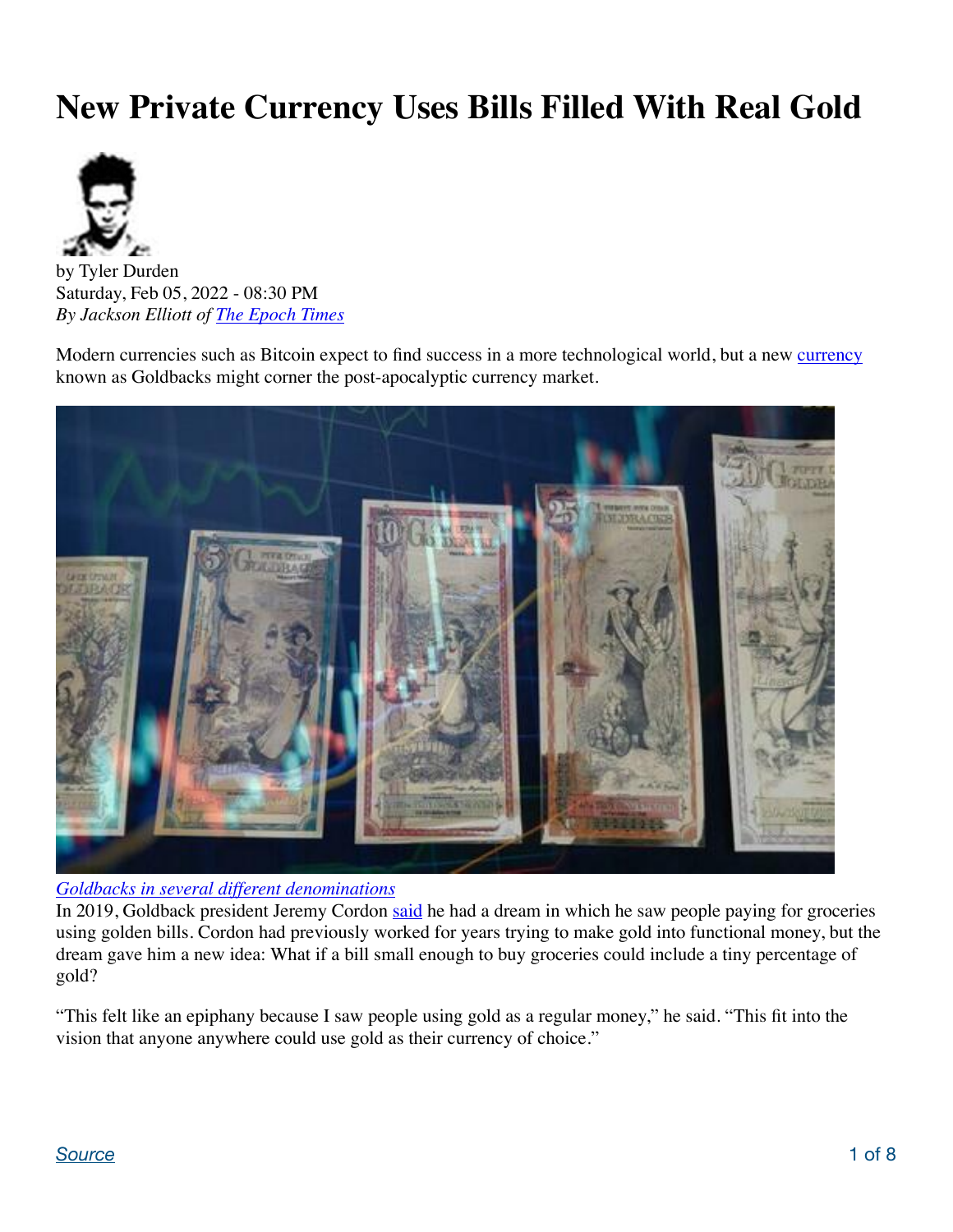For thousands of years, anyone who wanted to buy goods with gold faced "the small coin problem," Cordon told The Epoch Times. A 1-ounce gold coin, worth about \$2,000, is far too expensive for everyday use, but a cheap gold coin is impractically small.

"Gold is the best money, but it can't buy a loaf of bread," he said.

To solve this problem, Cordon used new technology to create a bill that sandwiches a particle-thin gold layer between two layers of polymer—the Goldback. The result can be worth as little as \$3.80.

## **Be Prepared**

At a time when Bitcoin has devoured most of the private and local currency market, Goldbacks have arrived late to the private currency world. In the 1980s and '90s, private currencies experienced a boom around the United States, according to University of Central Oklahoma professor and local currency expert Loren Gatch. But since then, they've been on the decline.

"That's something which [has] pretty much gone downhill in the last couple decades," Gatch said.

Cities such as *[Ithaca](https://www.ithaca.com/ithaca-hours/collection_aa428dc2-65d5-11e0-850e-001cc4c002e0.html)*, New York, and *Berkshire*, Massachusetts; businesses such as [coal mining camps;](https://www.appalachianhistory.net/2018/09/company-store-scrip.html) and political groups such as left-wing activists and libertarian anti-government enclaves have all used private currencies.

But even amid a private currency decline, Goldback has \$20 million of bills in circulation, according to Cordon. They're recognized as legal tender in [Utah](https://www.theepochtimes.com/t-utah) and Wyoming and are legal for use in New Hampshire, Nevada, and South Dakota. This number puts Goldbacks at the top end of what private currencies have ever achieved.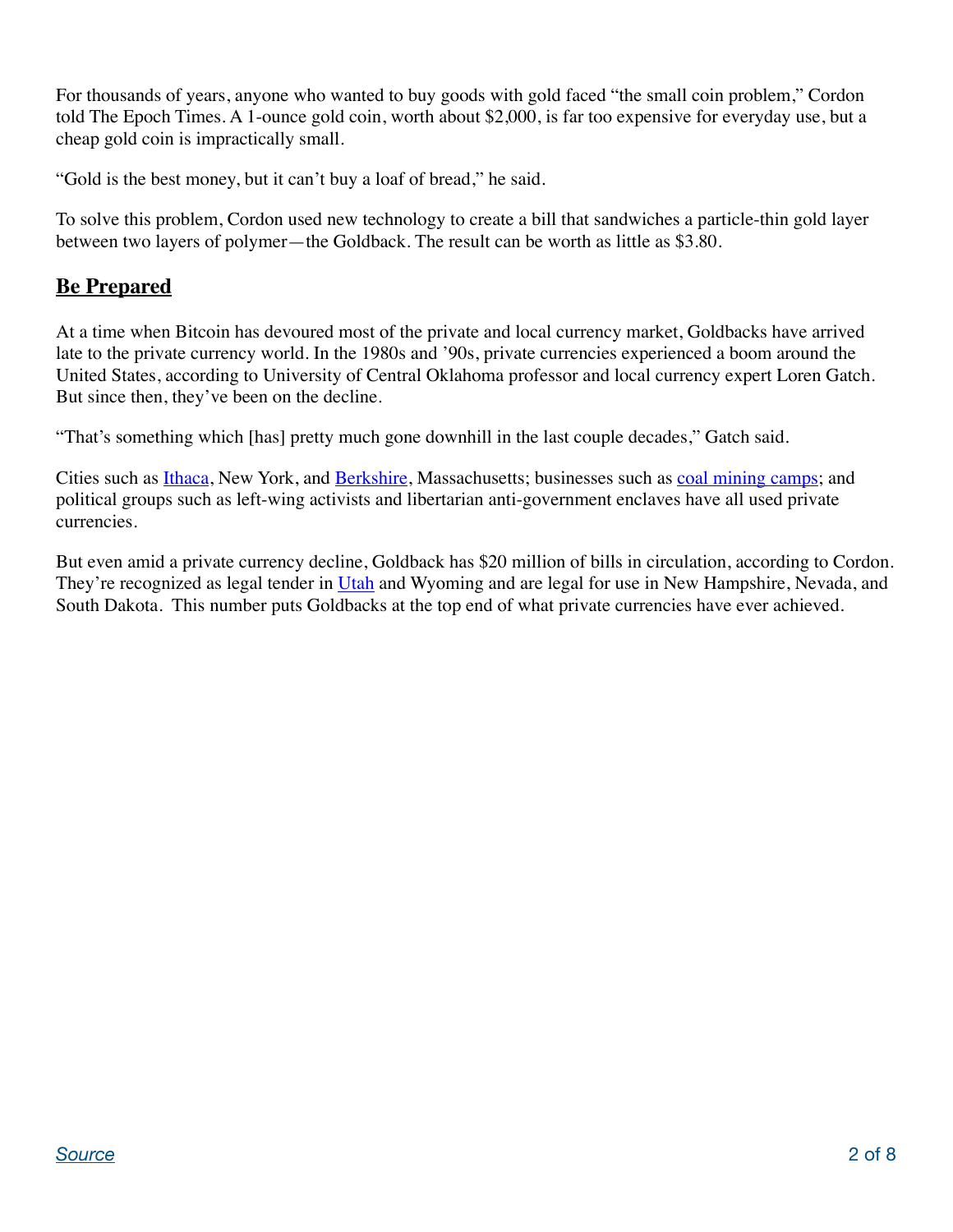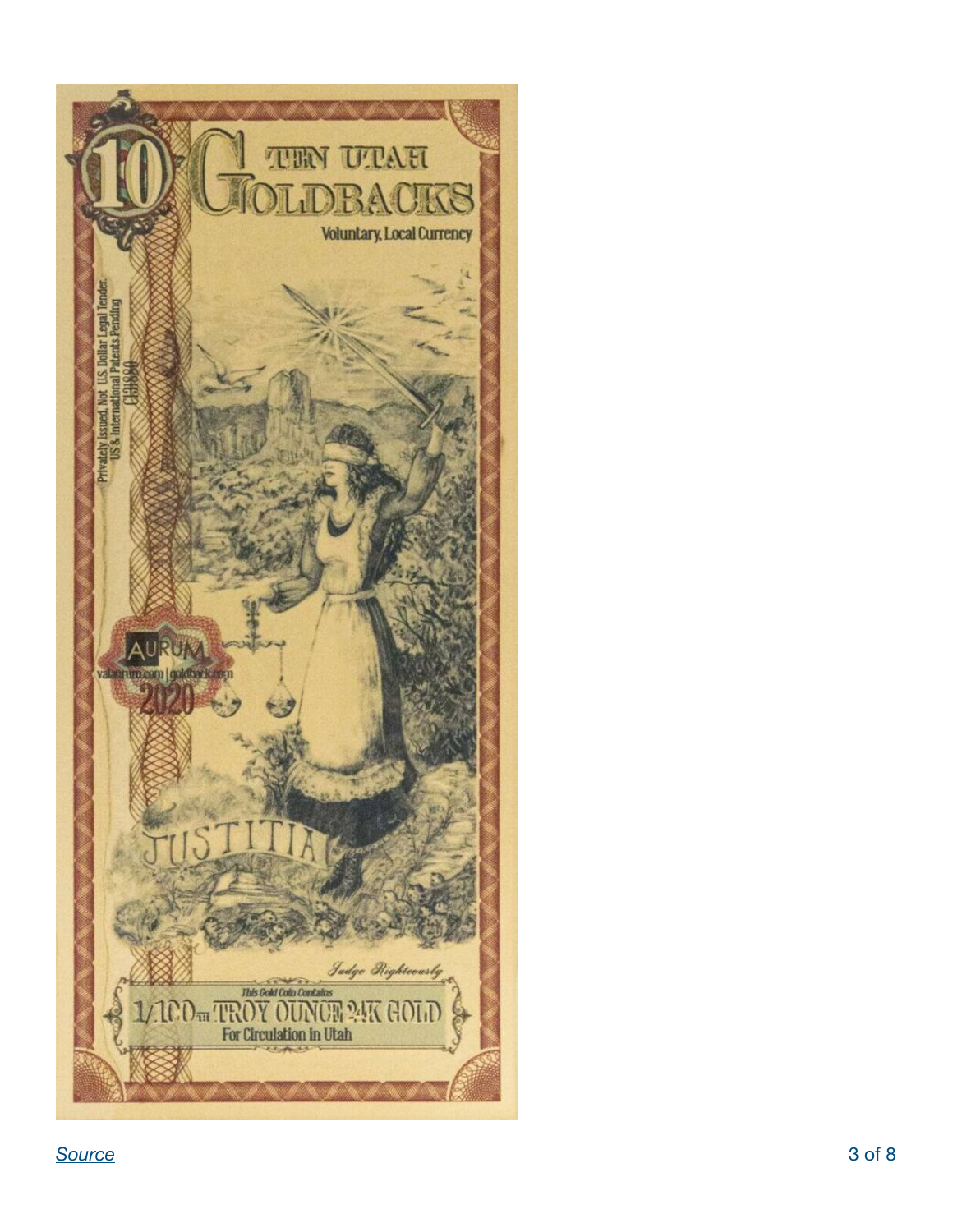"It's totally off the scale," Gatch said. "\$20 million is far greater than what I think any of the experiments that I'm familiar with—in the last quarter-century—have ever tried to do."

Gatch said the idea of filling bills with gold seems like a gimmick. Gold-backed currencies already work when the gold is in a vault, and people still must trust the banker at some point.

"You're basically not getting away from the problem of public credibility if you issue these currencies that claim to have a little bit of gold in it," he said. "They could be gold, it could be something else. You have to establish the public's confidence in it."

But a post-apocalyptic setting might make the gold inside the bills more valuable, according to Gatch. If all of society were to collapse, it would be better to have gold in hand than in a bank vault somewhere.

Even so, Gatch doubted that people would need gold money after a societal collapse.

"It's true that if the world collapsed, the dollar probably wouldn't be worth very much," he said. "But, man, that's the least of your worries."

## **Apocalypse Money**

If society collapses, Goldbacks are made of something that has remained valuable throughout human history, Cordon said.

"You can barter with gold just about anywhere in the world. And that's part of why people buy gold," he said. "If it's the apocalypse, if our electrical grid goes down, you don't want Bitcoin or dollars."

Goldback director of sales and marketing Kevan Mills speculates that the dollar's collapse into worthlessness grows closer every day. Studies show that no fiat currency has lasted for more than four generations.

"We are just getting towards the end of the second generation, if we're counting from when [President Richard] Nixon canceled the gold standard to now," he said. According to tech website TechJury, the [average](https://techjury.net/blog/what-is-a-fiat-currency/) fiat currency lasts 27 years, although some exceptions, such as the British pound, have lasted for centuries.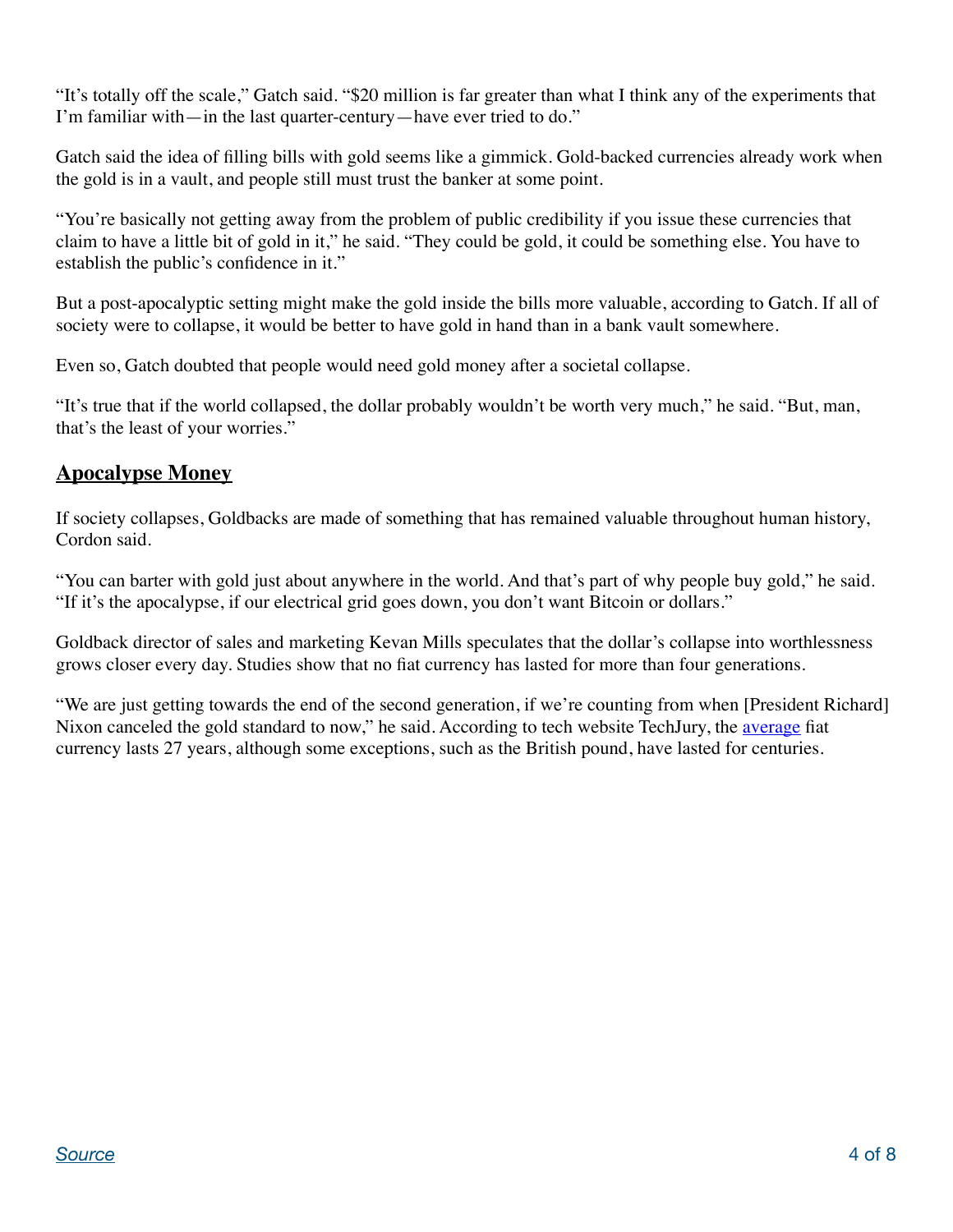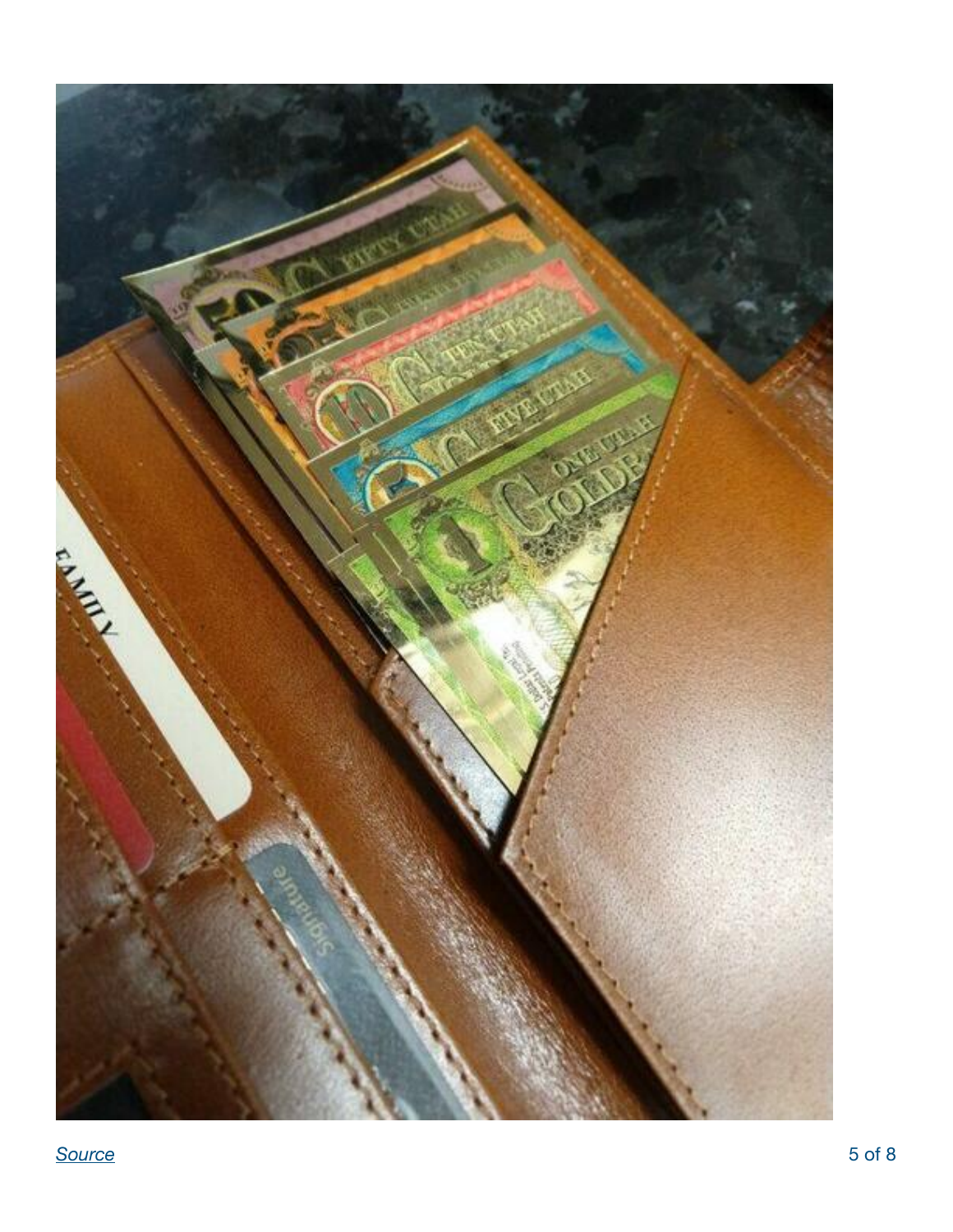#### *A wallet filled with Goldbacks*

For now, it seems that Goldback is betting that such a collapse isn't imminent. People can exchange dollars for Goldbacks, according to Mills. He noted that there's value in owning a diverse pool of assets.

"It also makes sense to have some assets and precious metal, just in case," he said.

For Cordon, who is a Mormon, preparedness is an article of faith. The Mormon church teaches that believers should have a three-month supply of food in their homes in case of disaster.

"We encourage members worldwide to prepare for adversity in life by having a basic supply of food and water and some money in savings," the Mormon Church's website [reads.](https://www.churchofjesuschrist.org/study/manual/gospel-topics/food-storage?lang=eng) Mormons have a [reputation](https://uspreppers.com/how-to-prep-like-a-mormon/) for being the first "preppers," and Utah hosts [apocalypse prepping conferences](https://www.utahpreppers.com/).

Whatever their motives, most Goldbacks users appreciate the freedom, beauty, and security that gold offers, Cordon said. People from all political affiliations and walks of life want the new currency.

"It's really anybody that loves liberty," he said. "I think the reason why gold has been money for thousands of years is that it's just really beautiful."



*A Goldback note. (Samira Bouaou/The Epoch Times)* **Gold in Hand**

According to Mills, Goldbacks practically advertise themselves as they spread through transactions. People are eager to use a currency when they know it's gold.

#### **[Source](https://www.zerohedge.com/technology/new-private-currency-uses-bills-filled-real-gold)** 6 of 8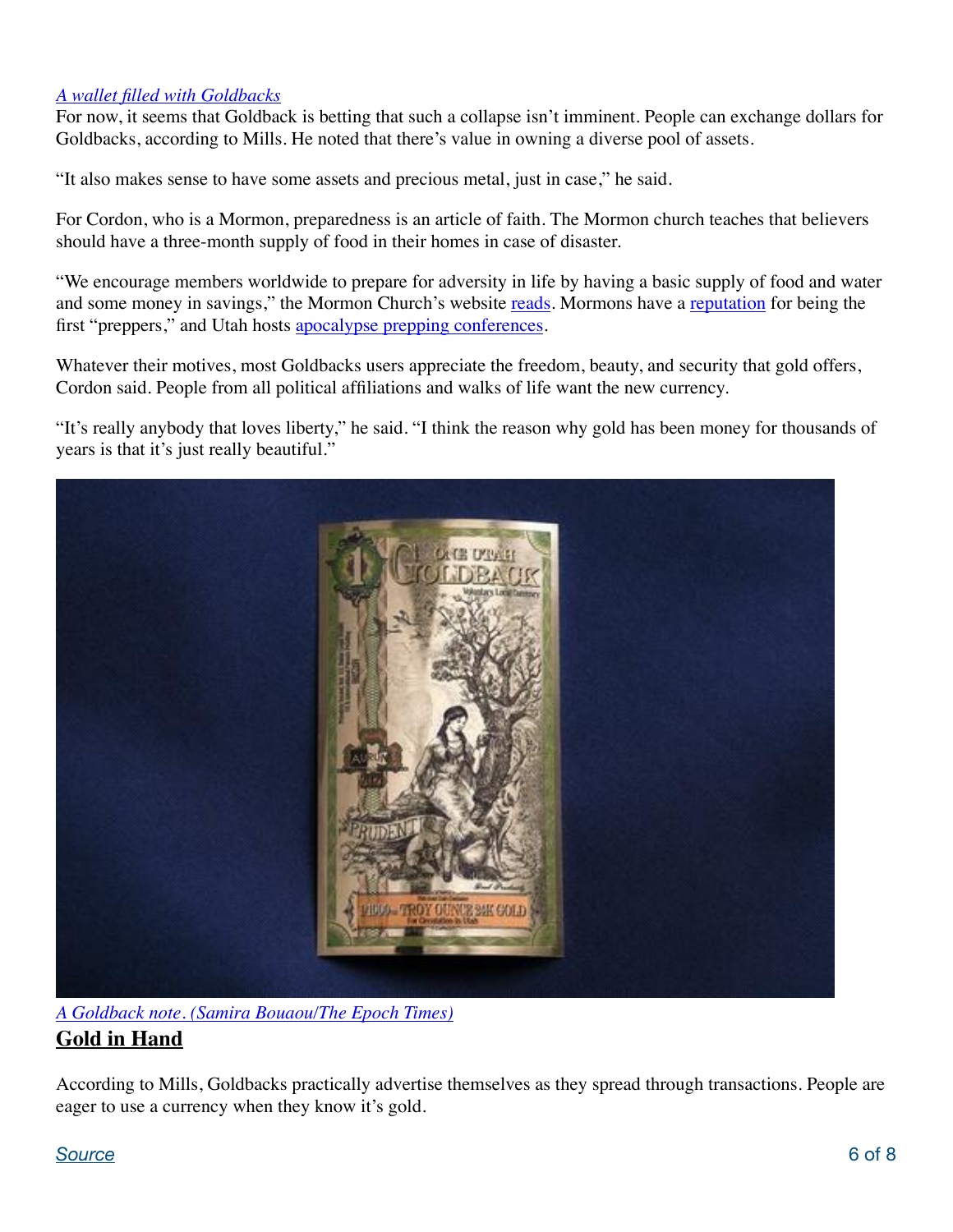"This is the first company I've ever worked with where the product sells itself," Mills said. "In 25 years of marketing, I've never been involved with a product where consistently in board meetings and executive meetings we're saying, 'What do we do to slow demand?'"

Today, more than 200 Utah businesses advertise that they take Goldbacks. But for at least seven of those businesses, receiving Goldbacks from customers has mostly been a theoretical transaction. Only one of those business owners said he receives Goldbacks on a consistent basis.

Skyler McCallson, owner of Utah's Wok the Line restaurant, said Mills asked him to sign up as a business that accepts Goldbacks.

"We probably see maybe 2 percent to 3 percent of our sales in Goldbacks," McCallson said. "But you know, that's 2 percent to 3 percent of sales we weren't normally seeing, so we'll take it."

He said he keeps the Goldbacks he gets paid.

The rest of the contacted businesses say they've seen only one purchase in Goldbacks. Often, the purchaser was a representative from Goldback.

Paul Mooney, owner of Utah's Alien IT Services, has yet to receive a single purchase in Goldbacks, although he said he would accept them on principle.

"You never know. I don't know," Mooney said. "I just have to see if anybody wants to go that route."

One real estate business owner said that he has agreed in theory to accept Goldbacks in payment for a house, but has never had anyone offer them to him for that purpose. However, the bills are a common sight in his community.

"I have seen them used even in garage sales," he said.

In just a week, Mills said he paid a landscaper, grass seeder, and shed builder in Goldbacks for their services. Although none of these businesses had received Goldbacks before, they quickly accepted them.

"Heck, yeah, I would! I've been collecting gold and silver coins for 30 years, I'd love to take payment in gold," the planter told Mills.

# **Making Money**

In a way, Goldbacks reverse many modern currency trends. From 1879 to 1933 dollars were effectively receipts for gold. Any American could exchange dollars for an equivalent amount in gold. Then President Franklin D. Roosevelt passed an executive order that made the practice illegal. President Richard Nixon continued this trend, taking America off the gold standard in 1971.

But President Nixon separated the dollar's value from gold. Today, dollars are a "fiat currency"—they're worth what the federal government says they're worth. As a result, fiat currencies often struggle with inflation.

"It's happened hundreds of times where a fiat currency can hyperinflate and lose all of its value," Cordon said.

But the Goldback is valuable because of its gold, making it "commodity money."